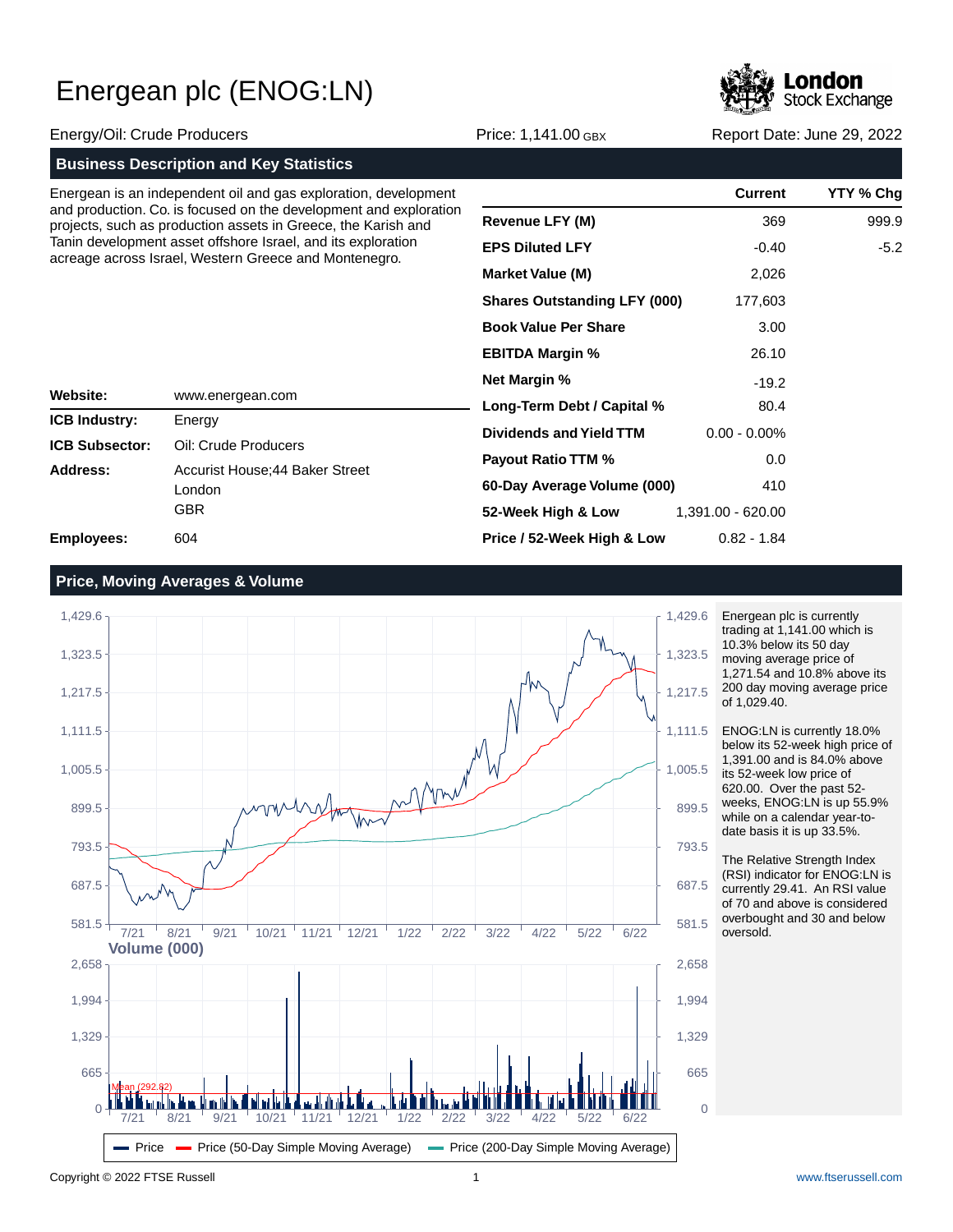

### Energy/Oil: Crude Producers Price: 1,141.00 GBX Report Date: June 29, 2022

### **Price Performance, Technical Indicators & Risk Metrics**

| <b>Price Performance</b> | % Change | <b>Difference</b><br><b>vs FTSE 350</b> | <b>Technical Indicators</b>          |         |
|--------------------------|----------|-----------------------------------------|--------------------------------------|---------|
| 1-Day $%$                | $-1.21$  |                                         | -0.84 50-Day Average Price           | 1271.54 |
| 1-Week %                 | $-4.60$  | $-7.39$                                 | Price / 50-Day Average               | 0.90    |
| 4-Week %                 | -14.66   | $-10.32$                                | 200-Day Average Price                | 1029.40 |
| 52-Week %                | 55.87    | 56.63                                   | Price / 200-Day Average              | 1.11    |
| Quarter-to-Date %        | $-4.20$  | $-0.33$                                 | <b>RSI - Relative Strength Index</b> | 29.41   |
| Year-to-Date %           | 33.45    | 37.58                                   | <b>Risk Metrics</b>                  |         |
| Last Month %             | 12.84    | 12.35                                   | <b>Price Volatility</b>              | 74.70   |
| <b>Last Quarter %</b>    | 39.30    | 39.57                                   | <b>Sharpe Ratio</b>                  | 0.21    |
| Last Calendar Year %     | 18.55    |                                         | 4.19 Sortino Ratio                   | 0.49    |

# **5-Year Price Performance vs. FTSE 350**



Over the past five years, Energean plc's stock price is up 161.1% which is 161.6% above the FTSE 350 Index performance of -0.5% over the same period. Energean plc's cumulative annualized growth rate (CAGR) over the five year period has been 25.1% while that of the FTSE 350 Index has been -0.1%.

Over the past year, Energean plc's stock price performance of 55.9% has outperformed that of the FTSE 350 Index by 56.6%. On a year-to-date basis, Energean plc's stock price performance of 33.5% has outperformed the FTSE 350 Index by 37.6%.

Over the past week, Energean plc's stock price performance of -4.6% has underperformed that of the FTSE 350 Index by 7.4%.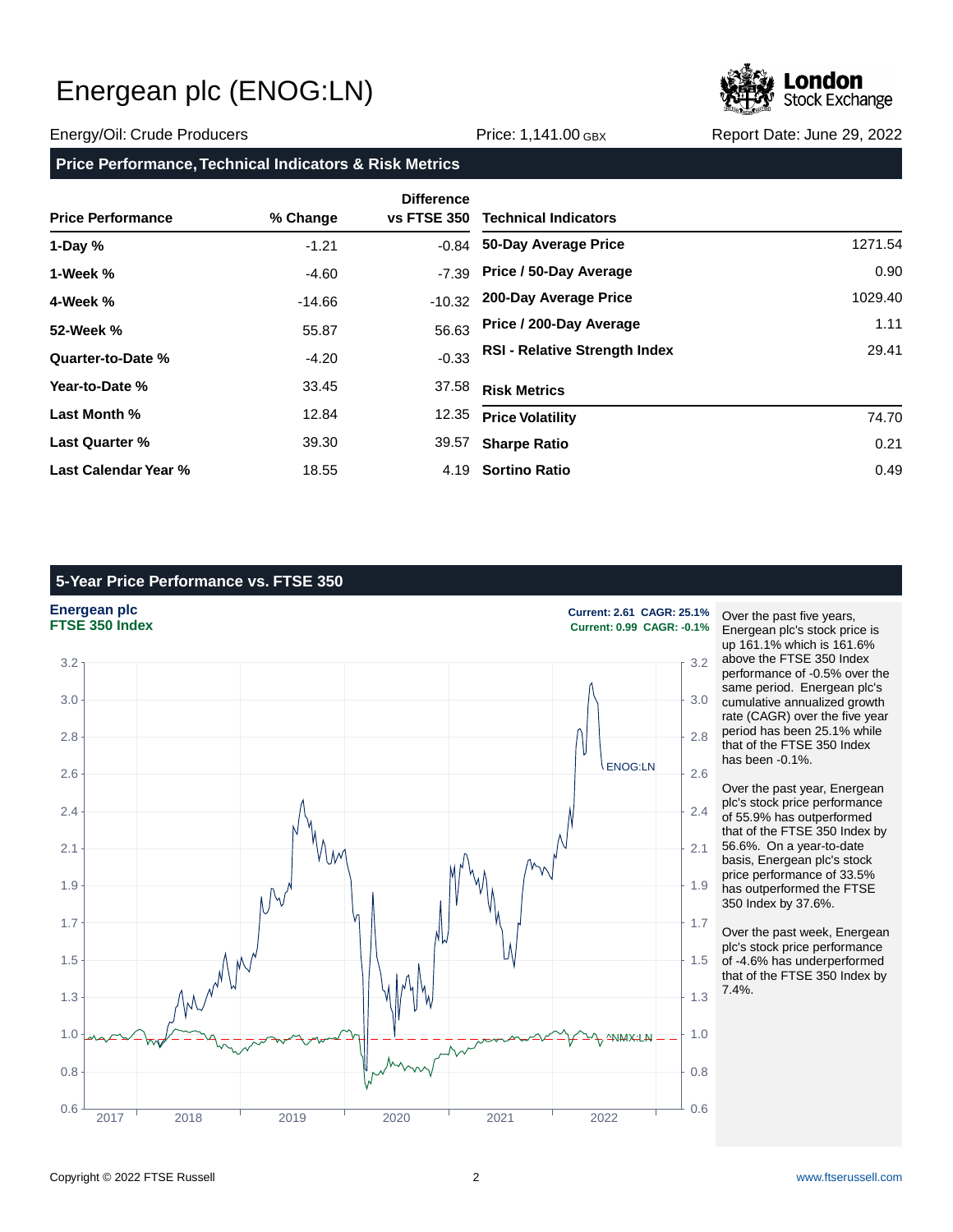

## **Growth and Profitability Metrics**

| <b>Historical Growth</b>      | 3-Year   | 5-Year | 10-Year | Profitability              | <b>Current</b> | 5-Year<br>Average | 10-Year<br>Average |
|-------------------------------|----------|--------|---------|----------------------------|----------------|-------------------|--------------------|
| <b>Revenues %</b>             | 73.4     | 62.8   |         | Gross Margin %             | 30.6           | 11.9              |                    |
| Revenues Per Share %          | 33.1     | $-6.7$ |         | <b>EBITDA Margin %</b>     | 26.1           | $-31.6$           |                    |
| <b>EBITDA %</b>               | 28.3     | 57.5   |         | <b>Pre-Tax Margin %</b>    | $-18.3$        | $-54.8$           |                    |
| <b>EPS Diluted %</b>          | $-100.0$ | 67.5   |         | <b>Net Margin %</b>        | $-19.2$        | $-46.1$           |                    |
| <b>Free Cash Flow %</b>       | 81.9     | 78.7   |         | <b>Return on Equity %</b>  | $-11.0$        | 24.5              |                    |
| <b>Cash from Operations %</b> | 26.0     | 51.3   |         | <b>Return on Capital %</b> | $-5.2$         | $-0.2$            |                    |
| <b>Book Value %</b>           | $-10.9$  | 999.9  |         | Return on Assets %         | $-2.2$         | 0.2               |                    |



Energean plc's cumulative annualized revenue growth rate over the charted period is 71.3%. This compares to cumulatative annualized growth of 73.4% over the past 3 years.

Energean plc's cumulative annualized EPS growth rate over the charted period is -0.1%. This compares to cumulatative annualized growth of -100.0% over the past 3 years.

Energean plc's net profit margin of -19.2% is 27.2% above the period's mean net margin of -46.4%. During the charted period, the observed net profit margin high and low were 70.0% and -311.7% respectively.

Energean plc's return on equity of -11.0% is 35.6% below the period's mean return on equity of 24.6%. During the charted period, the observed ROE high and low were 100.0% and -11.0% respectively.

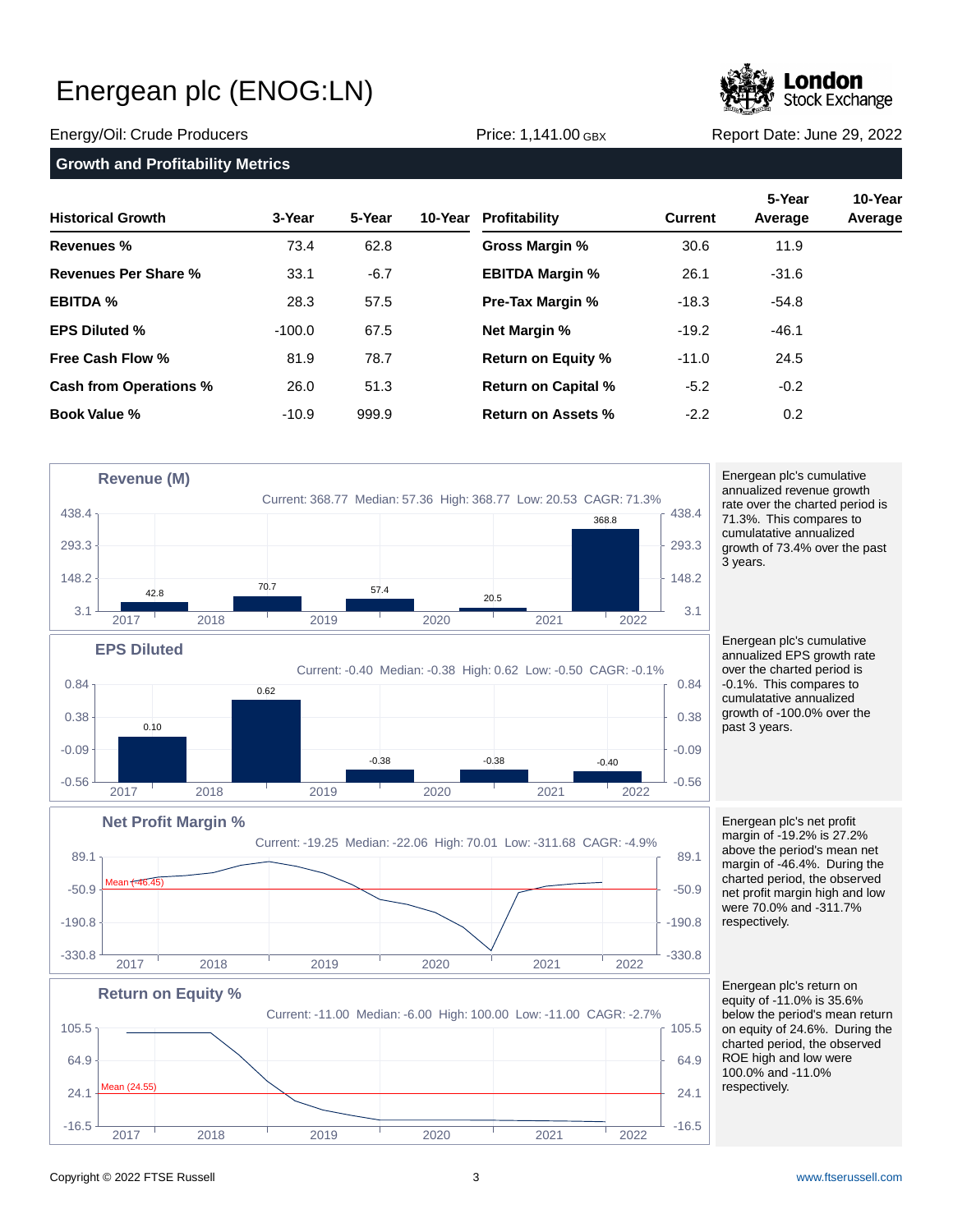

Energy/Oil: Crude Producers Price: 1,141.00 GBX Report Date: June 29, 2022

**Valuation Metrics 5-Year 10-Year Current Median Median Price / EPS TTM Price / Sales Price / Operating Cash Flow Price / Book Value 5-Year 10-Year Current Median Median Earnings Yield % Free Cash Flow Yield % Dividend Yield % Enterprise Value / EBITDA** 99.9 5.5 99.9 3.8 99.0 10.6 99.9 2.2 -3.00 0.00 0.00 37.4 -4.13 0.00 0.00 50.0



Energean plc is trading at 99.90 times its EPS generated during the latest fiscal year. This multiple is equal to the historically observed median of 99.90, while high and low observations have been 99.90 and 9.91.

Energean plc is trading at a Price to Sales ratio of 5.48 based on sales generated during the latest fiscal year. This ratio is below the historically observed median ratio of 10.59, while high and low observations have been 49.90 and 1.36.

Energean plc is trading at a Price to Book ratio of 3.81 based on book value at the latest fiscal year end. This ratio is above the historically observed median of 2.19, while high and low observations have been 9.75 and 0.83.

Energean plc has a Free Cash Flow Yield of 0.00% based on free cash flow generated during the latest fiscal year. This value is equal to the historically observed Free Cash Flow Yield of 0.00%, while high and low observations have been 0.00 and 0.00.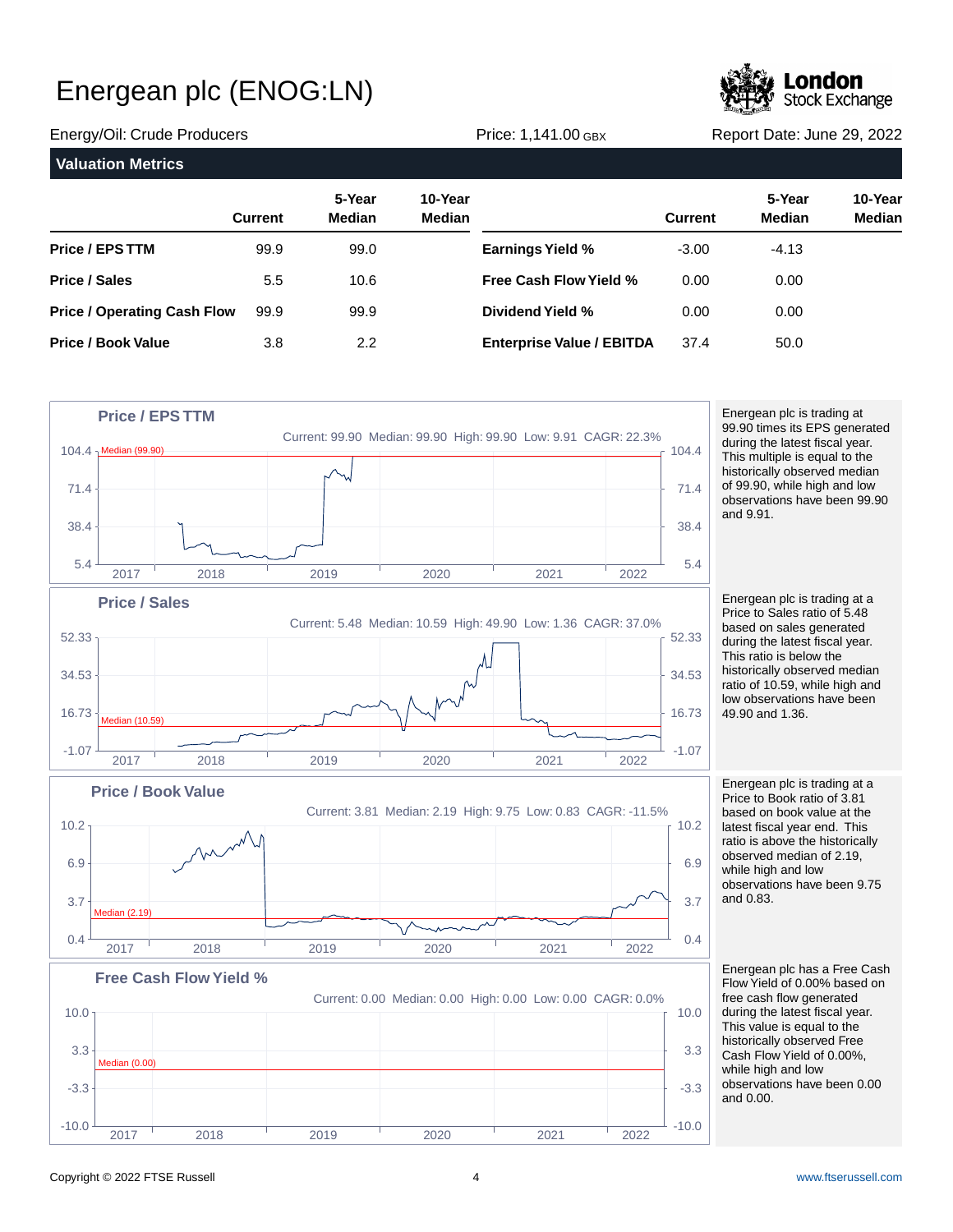

Energy/Oil: Crude Producers Price: 1,141.00 GBX Report Date: June 29, 2022

## **ICB Subsector Peer Comparisons**



|              | 0.0 | 26.1 |      | 52.1 | 78.2 |      | 104.2 |
|--------------|-----|------|------|------|------|------|-------|
|              |     |      |      |      |      |      |       |
| ergean plc   |     |      |      |      |      | 99.9 |       |
| roleum PLC   |     |      |      |      |      | 99.9 |       |
| Energy PLC   |     |      |      |      |      | 99.9 |       |
| ompany Plc · |     |      |      |      |      | 99.9 |       |
| Oil Plc (UK) |     |      |      |      |      | 99.9 |       |
| ources PLC   |     |      |      |      |      | 99.9 |       |
| ent Co PLC   |     |      |      |      |      | 99.9 |       |
| troleum Ltd  |     |      |      |      |      | 99.9 |       |
| up Average   |     |      |      |      | 85.4 |      |       |
| nent Co Ltd  |     |      | 41.7 |      |      |      |       |
| p (Canada) - |     | 13.1 |      |      |      |      |       |
|              | 0.0 | 26.1 |      | 52.1 | 78.2 |      | 104.2 |

118.6

**En** RAK Petr Capricorn E Diversified Energy C Tullow ( Pantheon Res Seplat Petroleum Developme Gulf Keystone Pe Peer Grou Oil & Gas Developn International Petroleum Corp



# **Price Change Year to Date % Price Change Last Calendar Year %**



## **Price / EPS TTM Price / Book Value**



# **EPS 5-Year Growth Rate % Revenue 5-Year Growth Rate %**

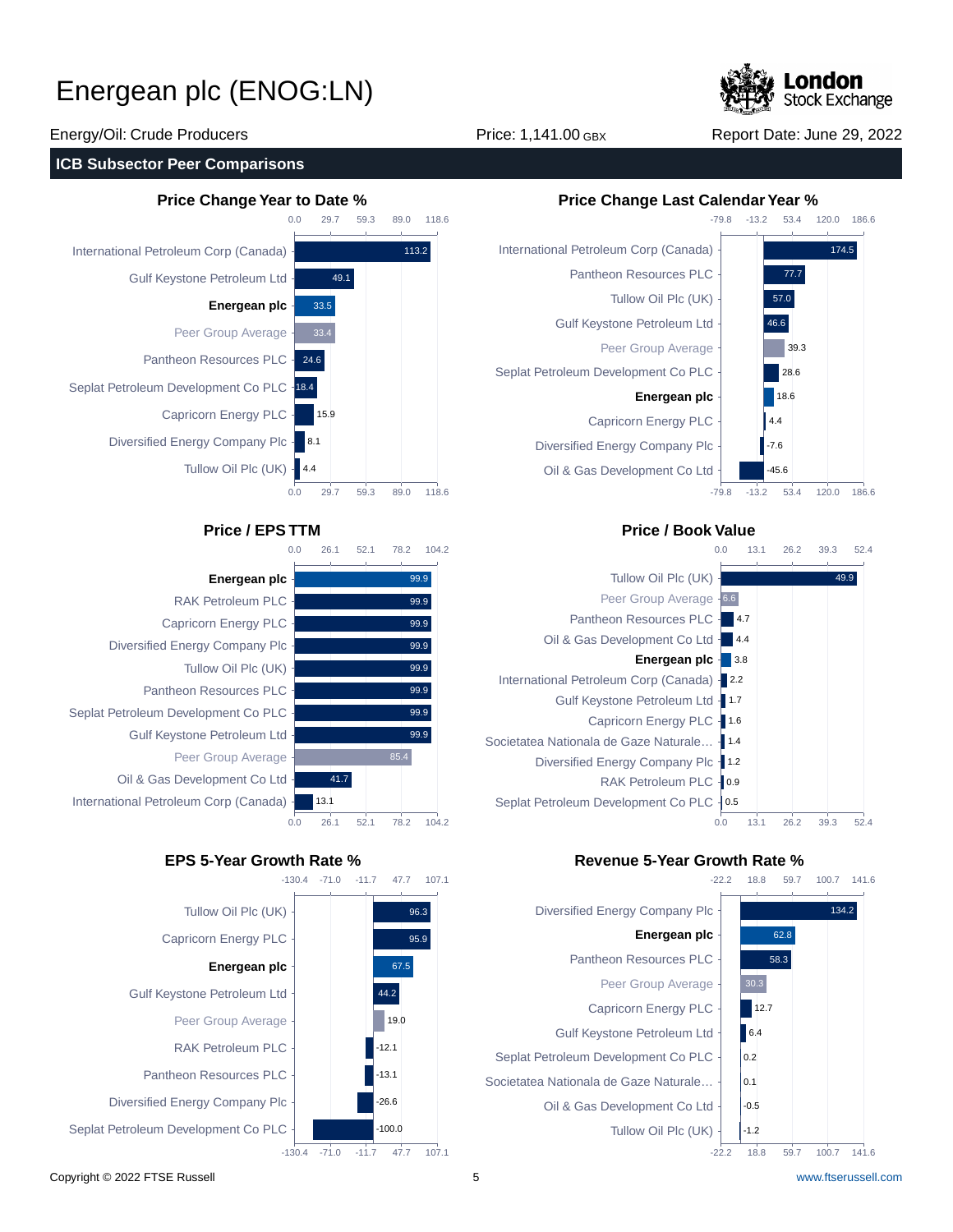## Energy/Oil: Crude Producers Price: 1,141.00 GBX Report Date: June 29, 2022

### **Abbreviations:**

| <b>CAGR</b>   | - Cumulative annual growth rate.                                |
|---------------|-----------------------------------------------------------------|
| <b>EBIT</b>   | - Earnings before interest and taxes.                           |
| <b>EBITDA</b> | - Earnings before interest, taxes, depreciation & amortization. |
| <b>LFY</b>    | - Last fiscal year                                              |
| м             | - Million                                                       |
| <b>LON</b>    | - London Stock Exchange                                         |

### **Definitions:**

**Market Value** - Weekly Price times latest Shares Outstanding times any applicable ADR factor.

**Revenue** - Sum of the last four quarters of Revenues.

**Revenue Per Share** - Sum of the last four quarters of Total Revenue divided by Weighted Average Shares Outstanding.

**Operating EPS LFY** - EPS excluding non-recurring, non-operating items, fiscal year aligned TTM value.

60-Day Average Volume (000) - The average of the last 60 daily volume values in thousands of shares.

**Price 52-Week High** - The high closing price from the last 52 weeks of daily closing prices.

**Price 52-Week Low** - The low closing price from the last 52 weeks of daily closing prices.

**Price / 52-Week High** - Latest price divided by the high price from the past 52 weeks of daily closing prices.

**Price / 52-Week Low** - Latest price divided by the low price from the past 52 weeks of daily closing prices.

**50-Day Average Price** - Mean of last 50 daily closing prices.

**200-Day Average Price** - Mean of last 200 daily closing prices.

Price / 50-Day Average Price - Latest closing price divided by mean of last 50 daily closing prices, as a percentage.

**Price / 200-Day Average Price** - Latest closing price divided by mean of last 200 daily closing prices, as a percentage.

Relative Strength Index - Relative Strength Index or RSI measures the magnitude of gains over a given time period against the magnitude of losses over that period. The equation is RSI = 100 - 100 / (1 + RS) where RS = (total gains / n) / (total losses / n) and n = number of RSI periods. In this item, 14 days is used and one year of daily prices are considered. A value of 30 or below may imply oversold and 70 or above may imply overbought.

**Price Volatility** - The standard deviation of the last 20 days of daily closing prices.

Sharpe Ratio - The 5 year average of the excess monthly return over the risk - free rate(1 - month T - bill) over the 5 year standard deviation of the same series.

**Sortino Ratio** - The same calculation as the Sharpe Ratio but with positive excess returns set to zero for the standard deviation denominator, so only negative volatility weighs in.

**Dividends Per Share TTM** - Sum of the last four quarters of Dividends Per Share.

Payout Ratio - Dividends Per Share TTM divided by Operating EPS TTM.

**Dividend Yield TTM %** - Sum of the last four quarter of Dividends Per Share divided by Weekly Price.

**EBITDA** - Sum of the last four quarters of EBITDA (Operating Income + Depreciation & Amortization).

**Free Cash Flow** - Sum of the last four quarters Net Cash from Operations minus Capital Expenditures (Purchase of Property, Plant & Equipment), from the Cash Flow Statement.

**Book Value Per Share** - Total Common Equity last quarter divided by Shares Outstanding last quarter.

**Gross Margin %** - Sum of the last four quarters Gross Profit divided by the sum of the last four quarters Revenues.

**EBITDA Margin %** - Sum of the last four quarters EBITDA divided by the sum of the last four quarters Revenues.

**Pre-Tax Margin %** - Sum of the last four quarters of Earnings Before Taxes divided by sum of the last four quarters Revenues.

**Net Profit Margin %** - Sum of the last four quarters of Operating EPS divided by sum of the last four quarters Revenues Per Share.

**Return on Equity %** - Sum of the last four quarters of Operating EPS divided by the average of the last four quarters Book Value.

**Return on Capital %** - Sum of the last four quarters of Operating EPS divided by the average of the last four quarters Total Capital Per Share.

**Return on Assets %** - Sum of the last four quarters of Operating EPS divided by the average of the last four quarters Total Assets Per Share.

**Price / EPS TTM** - Weekly Price divided by the sum of the last four quarters of Operating EPS (capped at 99.9).

**Price / Sales** - Weekly Price divided by Revenues Per Share TTM.

**Price / Book Value** - Weekly Price divided by Book Value Per Share last quarter. Book Value Per Share is Total Common Equity last quarter divided by Shares Outstanding last quarter (capped at 49.9).

**Free Cash Flow Yield %** - Free Cash Flow Per Share TTM divided by Weekly Price.

Enterprise Value - Market Value plus Total Debt last year plus Preferred Equity last year minus Cash & Cash Equivalents last year.

**Enterprise Value / Sales** - Enterprise Value divided by the sum of the last four quarters of Revenue.

**Enterprise Value / EBITDA** - Enterprise Value divided by EBITDA TTM.

**Enterprise Value / EBIT** - Enterprise Value divided by trailing four quarters of Operating Income.

Enterprise Value / Free Cash Flow- Enterprise Value divided by the sum of the last four quarters of Free Cash Flow.

**Russell 1000 Index** - The largest 1,000 stocks by market cap, the index comprehensively covers the US large cap universe.

EPS 5-Year Growth Rate % is capped at 999.9%.

Revenue 5-Year Growth Rate % is capped at 999.9%.